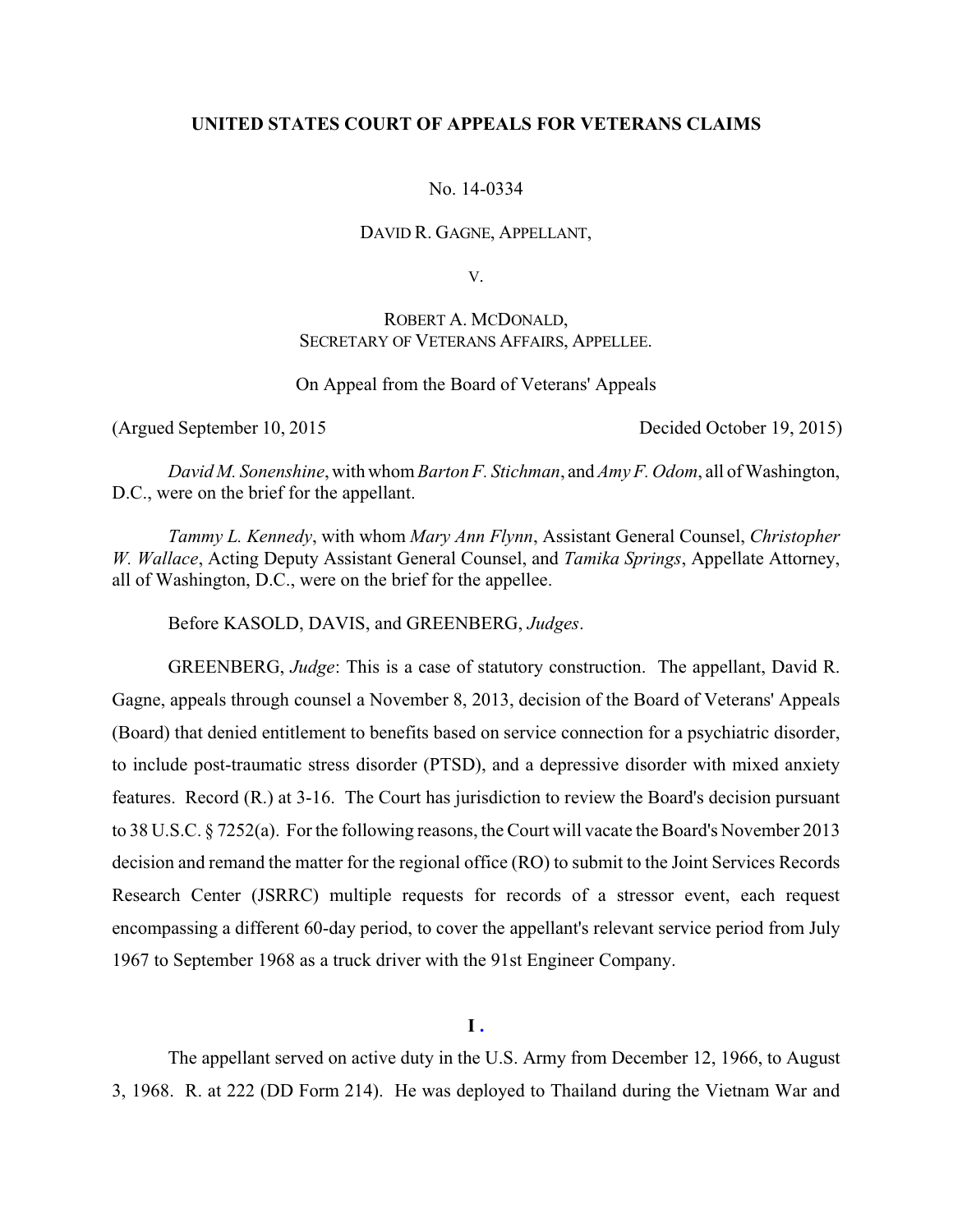served primarily as a heavy vehicle driver in the 91st Engineer Company. *Id*. According to the appellant, sometime in 1967 or 1968, he was assigned to build a road, and was operating a dump truck that was part of a line of trucks waiting to be loaded. R. at 100. His sergeant was walking between two trucks when suddenly one truck "ran into the truck that was being loaded, crushing my sergeant between the two vehicles." Id. The appellant claims that he saw a "trailer pinion hitch" go through the sergeant's chest, and that he used his shirt to try and stop the bleeding and plunged his hand into the back part of the wound. *Id.* As far as the appellant knew, the sergeant died from his injuries. *Id.*

In February 2010 the appellant sought treatment at VA for rheumatoid arthritis and reported symptoms of depression, including lack of motivation and occasional suicidal thoughts, and asked to be referred for a psychiatric evaluation. R. at 131. On March 6, 2010, the appellant underwent a psychiatric evaluation, reporting symptoms of avoidance, hypervigilance,trouble sleeping, suicidal ideation, exaggerated startle response, and irritability. R. at 129. The appellant told the psychiatrist that his experience in service caused nightmares and flashbacks, symptoms that worsened during periods of unemployment when he did not have work to distract him. *Id*. The psychiatrist diagnosed him with PTSD and alcohol dependence in remission and prescribed Prozac and Seroquel. R. at 131.

On March 29, 2010, the appellant filed a claim for benefits based on service connection for PTSD. R. at 181-90. On April 5, 2010, VA sent the appellant a letter informing him that they were "working on" his PTSD claim and requested more specific information regarding the appellant's PTSD stressor. R. at 105-07. Specifically, VA asked the appellant to provide "the approximate time (a 2-month specific date range) of the stressful event(s) in question," and gave him 30 days to respond. *Id*. On April 29, 2010, the appellant responded, informing VA that all the evidence that will support his claim has been submitted, and asking that his claim be decided "as soon as possible." R. at 102. He failed to indicate a date range for his stressor.

On May 7, 2010, VA received a letter from the appellant detailing two events that occurred during service, including the truck accident, which is the only event at issue in this appeal.<sup>1</sup> R. at

 $<sup>1</sup>$  Among the events described in the appellant's letter is the appellant's falling in love with a woman he met</sup> while on leave in Bangkok, Thailand, and learning that she died from exposure to gas emissions a few month after they met. R. at 99. At oral argument, counsel for the appellant stated that he is not seeking to qualify this event as a stressor for purposes of establishing service connection for PTSD, and this event's qualification as a stressor is therefore not at issue in this appeal. *See Pederson v. McDonald*, 27 Vet.App. 276, 283 (2015) (en banc) (when an appellant abandons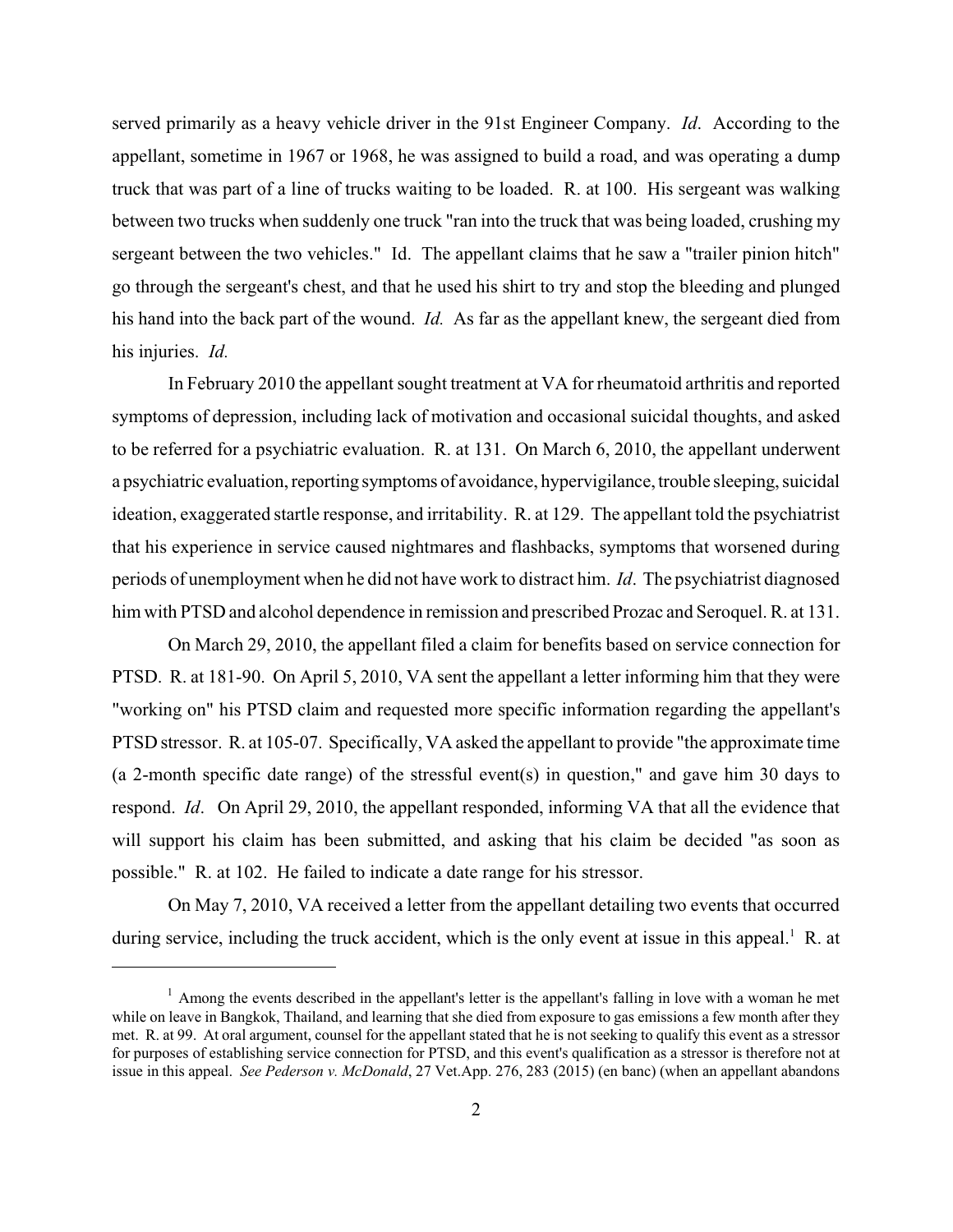96-101. In describing the truck accident, the appellant could not recall the sergeant's name, but remembered that the driver whose truck crushed the sergeant was named "Quisenberry." R. at 100. The appellant stated that the incident "haunted" him, as he worried that his attempts at stopping the sergeant's bleeding might have caused his death. *Id*. Though the appellant could not provide a specific month and year in which the incident took place, his DA Form 20 indicates that he was a dump truck driver with the 91st Engineering Company from August 1967 to approximately August 1968. R. at 217.

On May 18, 2010, VA sent the appellant a letter requesting additional details of the incident, including the names of any service members who died in the truck incident and the 60-day timeframe in which the event occurred. R. at 91-93. The appellant did not respond to the letter, and in a June 17, 2010, memorandum, VA issued a formal finding that the appellant had failed to narrow the date of his stressor event to a 60-day period, and thus "the information provided by the veteran is insufficient to verify in-service stressor." R. at 90. The memorandum listed the steps that were taken to obtain the required information from the appellant, including:

1. The personnel pages were received and are a part of the veteran's C-file.

2. On April 15, 2010, veteran was sent a letter requesting information for PTSD including a VA Form 21-0781.

3. On May 7, 2010, veteran submitted incomplete VA Form 21-0781.

4. On May 18, 2010, follow-up letter was sent to the Veteran requesting more details of combat related incident to include 60 day time-frame.

5. As of today's date, it has been determined the information provided by the veteran is insufficient to verify in-service stressor. Therefore, veterans in-service stressor is unverifiable.

*Id*.

In a June 2010 formal finding, the RO denied the appellant's PTSD claim in part because it found that "the available evidence is insufficient to corroborate any of the events you described." R. at 80. In July 2010 the appellant submitted a statement in support of his claim, advising VA that he had requested service records that might corroborate his PTSD stressors from the National Personnel Records Center (NPRC) and was waiting for an update on his request. R. at 74. In August 2010 the appellant sent a letter requesting that his appeal be reviewed by a decision review

an issue or claim, the Court generally will not address it).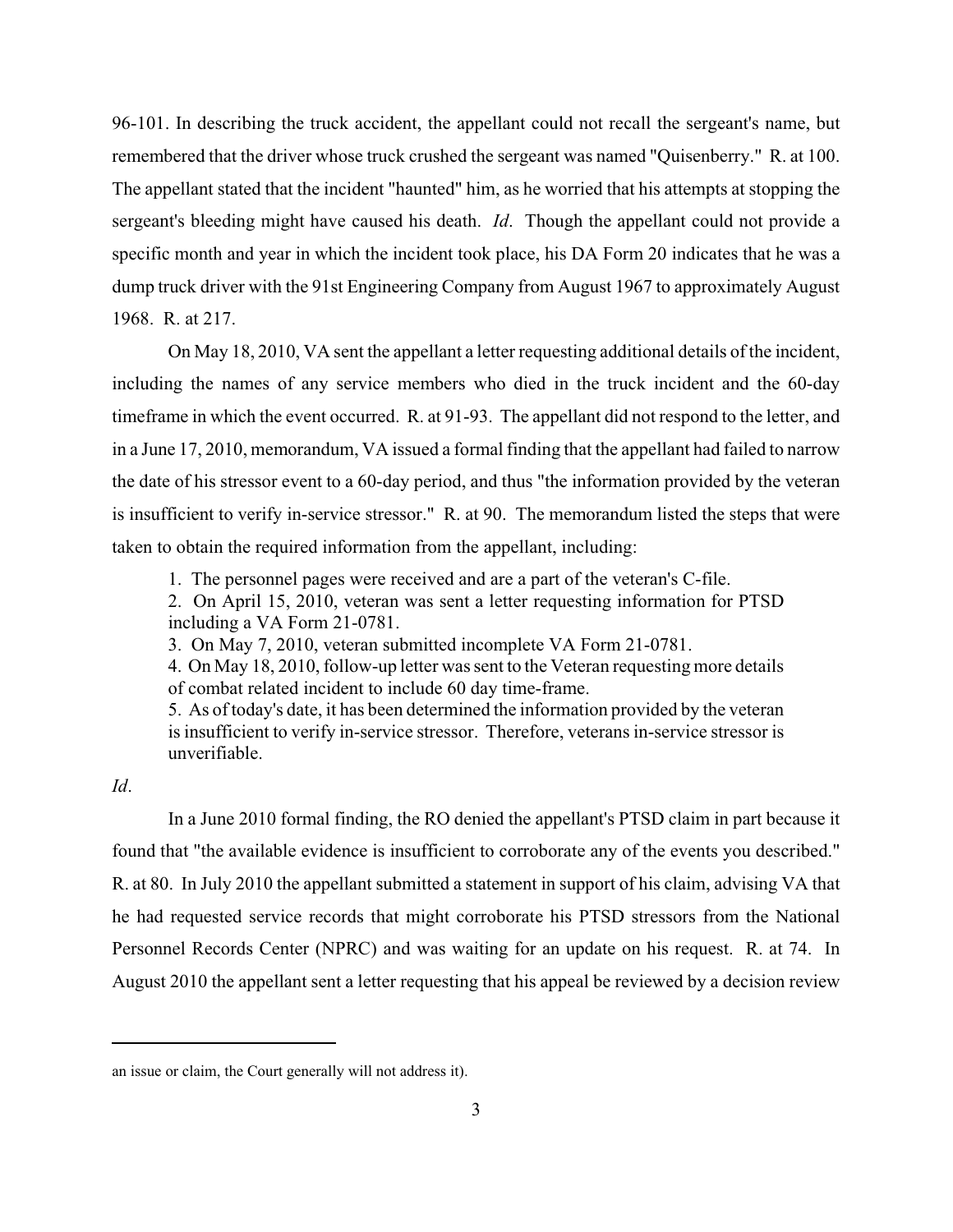officer (DRO), and attached written descriptions of both stressor events. R. at 67-70. No DRO sought more information from the appellant to narrow the search for records. In December 2011 the RO denied the appellant's claim on the basis that there was no medical opinion establishing a link between his claimed stressors and his diagnoses of PTSD, and also on the basis that the RO found that "we do not have credible evidence that the claimed stressors occurred." R. at 66. In January 2012 the appellant filed for Board review of his claim, arguing that he had tried to obtain relevant overseas service records from the NPRC but could not.<sup>2</sup> R. at  $44-45$ .

On November 8, 2013, the Board denied the appellant entitlement to service connection for (1) a psychiatric disorder to include PTSD and (2) a depressive disorder with mixed anxiety features. R. at 3-16. The Board discussed VA's satisfaction of the duty to assist only in the context of whether the appellant was entitled to a VA medical examination, finding that an examination was not warranted as the evidence "does not indicate that either of the Veteran's currently diagnosed psychiatric disabilities may be associated with service." R. at 7. The Board found that the PTSD stressors cited by the appellant could not be established as "they have not been corroborated by supporting evidence." R. at 14 (citing 38 C.F.R. § 3.304(f) (2015)). The Board pointed specifically to the appellant's failure to respond to VA's May 2010 letter asking for the names of service members who died in the truck accident and to the RO's June 2010 formal finding that the information that was provided by the appellant was "insufficient to send to the U.S. Army and [JSRRC]." R. at 13. This appeal follows.

### **II**.

The appellant argues that the Board failed to ensure that VA satisfied its statutory duty to assist the appellant in developing his claim under 38 U.S.C. § 5103A and 38 C.F.R. § 3.159. Appellant's Brief (Br.) at 7-15. Specifically, the appellant argues that VA's strict adherence to the *VAAdjudication Procedures Manual* (M21-1MR) requirement that a search be narrowed to a 60-day period violates the duty to assist. *Id.* at 7-14. The appellant argues that to comply with its duty to

<sup>&</sup>lt;sup>2</sup> On September 8, 2015, the Court ordered the Secretary to provide as soon as possible the transcript of any Board hearing the appellant received. On September 9, 2015, the Secretary responded, providing evidence that Board hearings were scheduled for August 9, 2012, and December 3, 2012. The Secretary also provided evidence that the appellant failed to appear for both hearings, and on December 3, 2012, informed VA that he wished to have the Board adjudicate his claim "based on the evidence of record."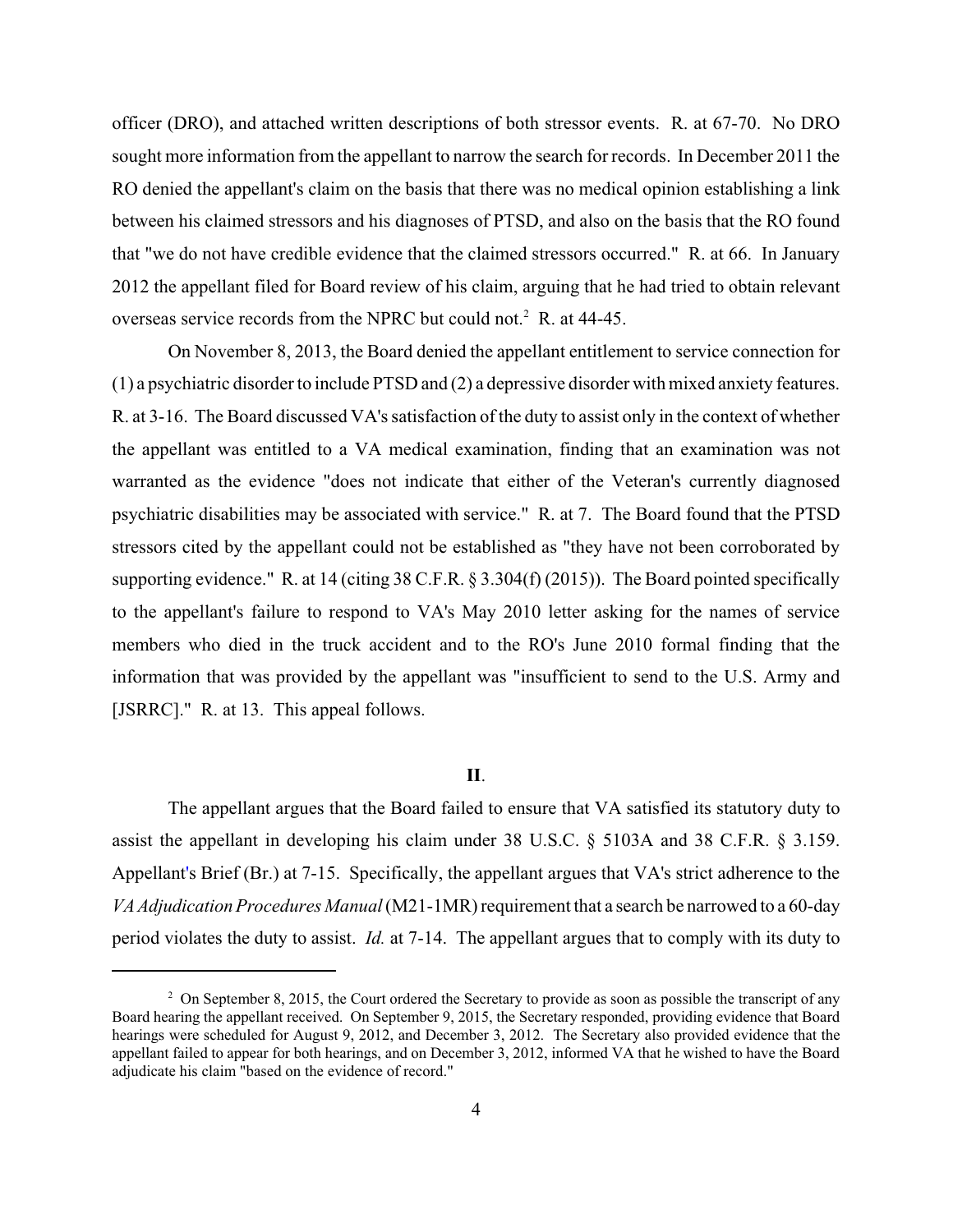assist, the VA must overcome the JSRRC's 60-day requirement by submitting multiple 60-day searches for records, each search covering a different 60-day period. *Id.* at 12. The appellant also argues that VA violated its statutory duty to assist by failing to search for documents that might corroborate the appellant's stressor events on VA's Compensation Service Intranet Site, a secondary repository of service documents that RO adjudicators were advised to consult in order to streamline PTSD claims and decrease the workload of the JSRRC. *See* M21-1MR, pt. IV, subpt. ii, 1.D.13.j; Training Letter 07-02 (Mar. 7, 2007). Appellant's Br. at 14-15. Last, the appellant argues in the alternative that the Board failed to provide an adequate statement of reasons or bases for determining that the duty to assist was satisfied. *Id.* at 15-17.

In his initial brief, the Secretary argues that VA did not need to submit a request for verification of a stressor to the JSRRC as the appellant did not provide the minimum requested information to facilitate a search, that is, the appellant did not narrow the time period in which the event occurred to a period of 60 days or less. Appellee's Br. at 3-8. The Secretary argues further that M21-1MR, permits RO adjudicators to deny a claim for service connection for PTSD "if the claimant fails to provide the minimum information required to conduct research," and that the JSRRC's research is limited to a range of 30 days before and 30 days after a given date. *Id.* at 5 (quoting M21-1MR, pt. IV, ch.1, sec.D.15).

However, at oral argument the Secretary conceded that remand was necessary but did not agree that the M21-1MR provision should be invalidated. After oral argument, the Secretary filed a memorandum with the Court that clarified his position, stating that the duty to assist was not satisfied in this case and the matter should be remanded for VA to ask the JSRRC to conduct multiple searches of the appellant's chronological records in enough 60-day increments to cover the entire relevant service period. Secretary's Memorandum at 1-3. Also at oral argument, counsel for the appellant rejected entering into a joint motion for remand because she believed the M21-1MR provision was invalid and her client seeks a precedential decision that would guide similarly situated veterans in the future.

#### **III.**

### **A.**

A non-combat veteran seeking service connection for PTSD must establish (1) a current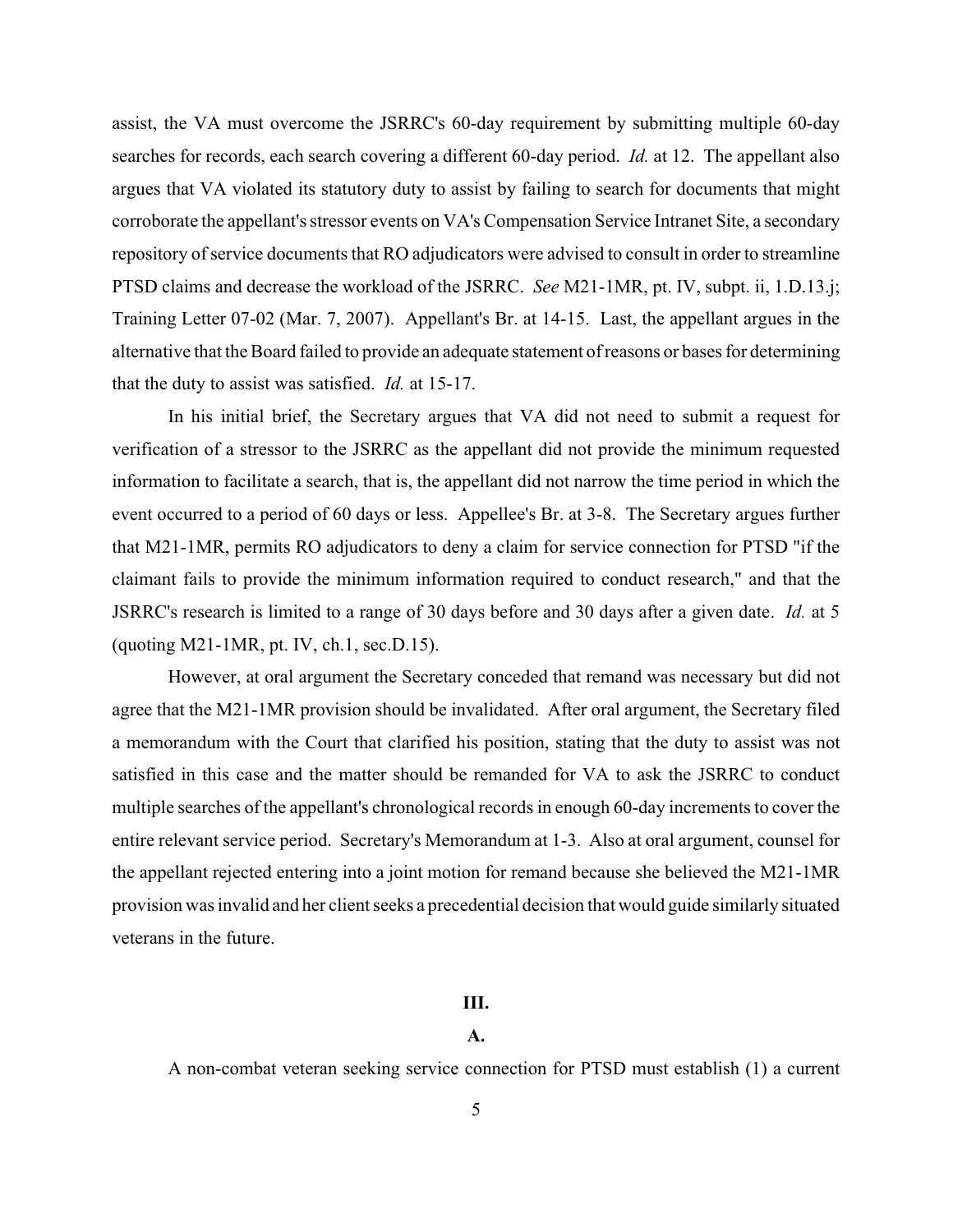medical diagnosis of PTSD; (2) medical evidence of a causal nexus between current symptomatology and the claimed in-service stressor; and (3) credible supporting evidence that the claimed in-service stressor actually occurred. *See* 38 C.F.R. § 3.304(f). A non-combat veteran cannot establish the occurrence of an in-service stressorthrough his own lay testimony alone–rather, such a claimant must provide "credible supporting evidence." *Doran v. Brown*, 6 Vet.App. 283, 290 (1996).

The *VA Adjudication Procedures Manual* (M21-1MR) provides that before the JSRRC can search for records to corroborate the occurrence of a stressor, a veteran must provide at a minimum,

a stressor that can be documented, the location where the incident took place, the approximate date (within a two-month period) of the incident, and the unit of assignment at the time the stressful event occurred.

M21-1MR, sec. IV.ii.1.D.2.g. M21-1MR instructs RO adjudicators that they may deny a claim for service connection if the veteran cannot provide the "minimum information required to conduct research" and notice has been sent to the veteran advising him of what information is still required. M21-1MR, sec. IV.ii.1.D.2. M21-1MR further provides that the JSRRC will only research records dated 30 days before and 30 days after the specific date identified in the records request. M21-1MR, sec. IV.ii.1.D.3.d.

At oral argument, counsel for the Secretary informed the Court that M21-1MR's 2-month or 60-day requirement was adopted at the suggestion of the JSRRC. The military records in the possession of the JSRRC are not stored electronically, and are organized first by unit designation, then by date. *See* THE U.S. ARMY & JOINT SERVICES RECORDS RESEARCH CENTER STRESSOR VERIFICATIONGUIDE,C&PSERVICETRAININGANDDATAMANAGEMENT.SEC.III (2006) (Stressor Verification Guide). According to the Stressor Verification Guide, the requirement that a research record request be narrowed to a 60-day period was put forth in an effort to reduce the workload on the mere 13 full-time JSRRC staff members tasked with searching those records by hand. *Id.*

**B.**

In the Veterans Claims Assistance Act of 2000 (VCAA), Congress set forth the scope of the Secretary's duty to assist veterans in developing their claims for benefits. *See* Pub. L. No. 106-475, § 3(a), 114 Stat. 2096, 2097 (2000). Codified at 38 U.S.C. § 5103A, the act provides, among other things, that with regard to disability compensation claims, the Secretary shall obtain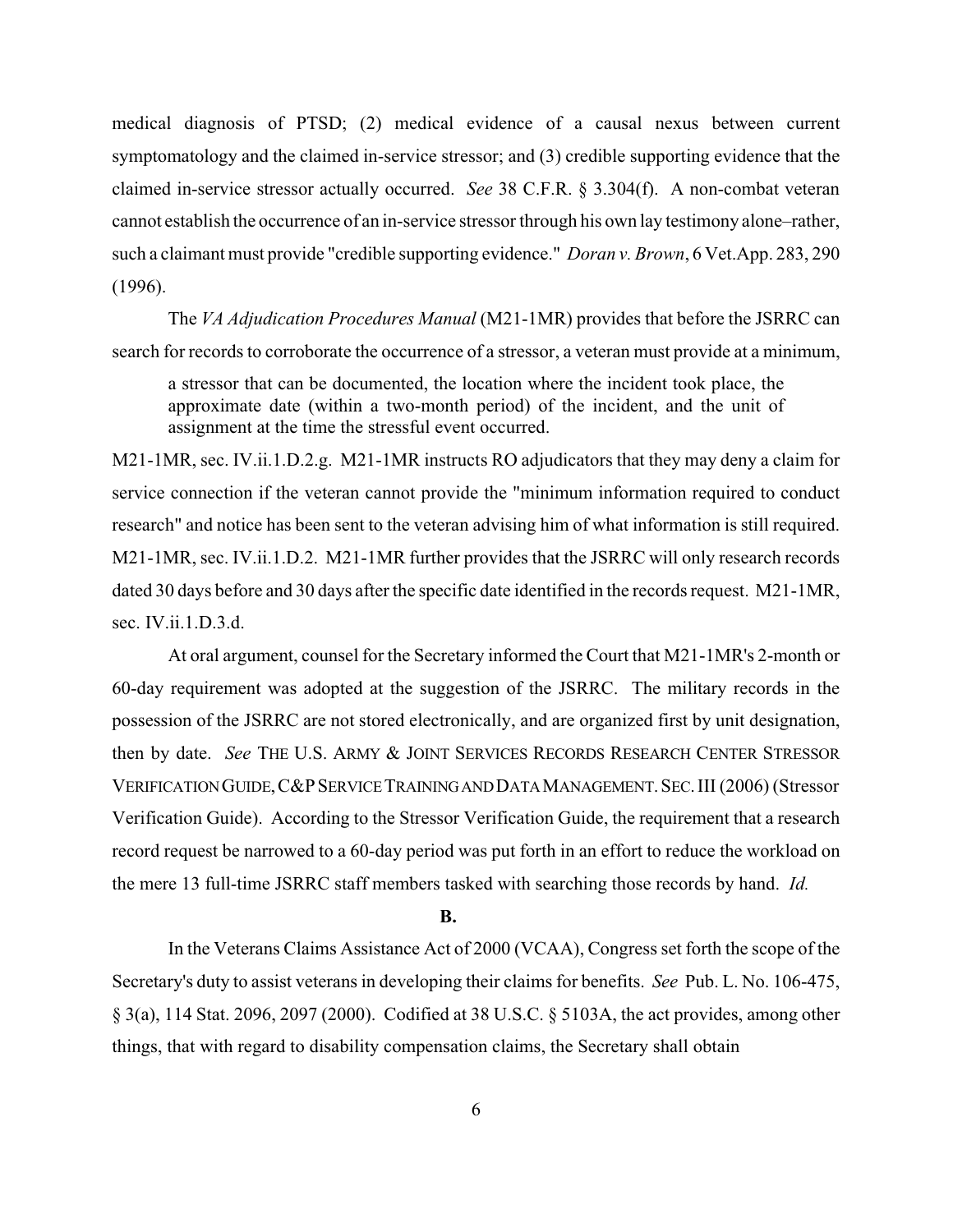[t]he following records if relevant to the claim:

(A) The claimant's service medical records and, if the claimant has furnished the Secretary information sufficient to locate such records, other relevant records pertaining to the claimant's active military, naval, or air service, that are held or maintained by a governmental entity

. . . .

(2) Whenever the Secretary attempts to obtain records from a Federal department or agency under this subsection, the efforts to obtain those records shall continue until the records are obtained *unless it is reasonably certain that such records do not exist or that further efforts to obtain those records would be futile*.

*See* 38 U.S.C. § 5103A(c)(2) (emphasis added).

The legislative history of the act shows that a paramount concern of Congress was to undo the results of this Court's decision in *Morton v. West*, 12 Vet.App. 477 (1999), which barred VA from assisting a veteran in presenting his claim until he offered sufficient evidence to show that his claim was "well grounded." *See* 146 Cong. Rec. S9211-02 (remarks of Sen. Specter). The statute was implemented through 38 C.F.R. § 3.159, which provides that

*VA will make as many requests as are necessary* to obtain relevant records from a Federal department or agency. These records include but are not limited to military records, including service medical records; medical and other records from VA medical facilities; records from non-VA facilities providing examination or treatment at VA expense; and records from other Federal agencies, such as the Social Security Administration. VA will end its efforts to obtain records from a Federal department or agency *only if VA concludes that the records sought do not exist or that further efforts to obtain those records would be futile*. Cases in which VA may conclude that no further efforts are required include those in which the Federal department or agency advises VA that the requested records do not exist or the custodian does not have them.

*See* 38 C.F.R. § 3.159(c)(2)(2015) (emphasis added); *see also Todd v. McDonald*, 27 Vet.App. 79, 87 (2014) (quoting 38 C.F.R. § 3.159(c)). The implementing regulation states further that the veteran must, on the VA's request, provide "enough information to identify and locate the existing records, including . . . the appropriate time frame covered by the records," and when the records sought might corroborate an in-service stressor event, "the claimant must provide information sufficient for the records custodian to conduct a search of the corroborative records." 38 C.F.R. § 3.159(c)(2)(i)(2015). The regulatory language does not describe what information is "sufficient" to enable the custodian to search corroborative records, nor does it grant authority to the custodian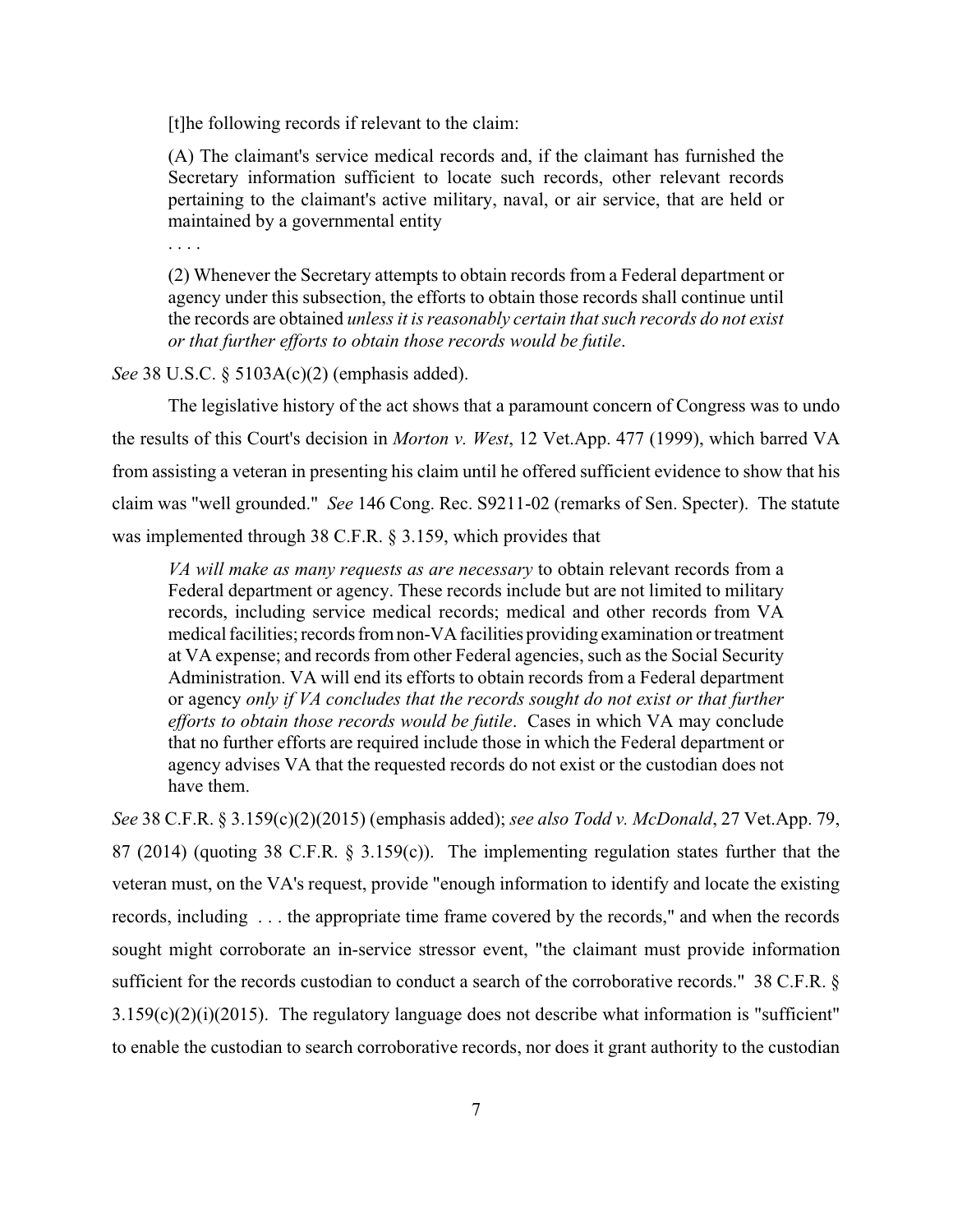of records or VA to set those parameters.

It is thus clear fromthe commands of the enabling statute that VA's duty to search for records that would assist a veteran in the development of his claim, and for which the veteran has provided the Secretary information sufficient to locate such records, includes making as many requests as are necessary and ends only when such a search would become "futile." Neither the statute nor the implementing regulation provide a definition of "futile," but the U.S. Court of Appeals for the Federal Circuit has held that the word "futile" in 38 C.F.R. § 3.159 may be defined by its plain meaning and the two examples of futile searches provided in the regulatory language. *See Paralyzed Veterans of Am. v. Sec'y of Veterans Affairs*, 345 F.3d 1334, 1359 (Fed. Cir. 2003). The dictionary definition of "futile" is "serving no useful purpose; completely ineffective." *See* MERRIAM-WEBSTER'S COLLEGIATE DICTIONARY 475 (10th ed. 2002). The legislative history of the VCAA supports a reading of the term "futile" as referring to the likelihood the search will generate results, as opposed to the difficulty of the search. *See* 146 Cong. Rec. S9211-02, (remarks of Sen. Rockefeller) (it is "important to balance this duty [to assist] against the futility of requiring VA to develop claims where there is no reasonable possibility that the assistance would substantiate the claim"). Thus, the Court concludes that the term "futile," for purposes of determining the limits of the VA's duty to assist under 38 U.S.C. § 5103A and 38 C.F.R. § 3.159, means a search where it is apparent that the sought-after records are either not in existence or not in the possession of the record's custodian. *See Paralyzed Veterans*, 345 F.3d at 1359.

### **IV.**

The Court agrees with both parties that the Board failed to ensure that the duty to assist was satisfied because the appellant provided information sufficient to locate records – reports of a military vehicle accident involving the appellant while the appellant was assigned to the 91st Engineer Company in Vietnam from July 1967 to September 1968 that resulted in the serious injury or death of a soldier, – but VA did not, at the very least, submit multiple requests to the JSRRC, each covering a different 60-day period. The statutory duty to assist requires that VA "continue" to try to obtain records in the possession of a government agency until such a search becomes "futile," and the Court has determined that "futile" means a search for service records that either no longer exist or are not in the custodian's possession. 38 U.S.C.  $\S$  5103A(c)(2); 38 C.F.R.  $\S$  3.159(c)(2). The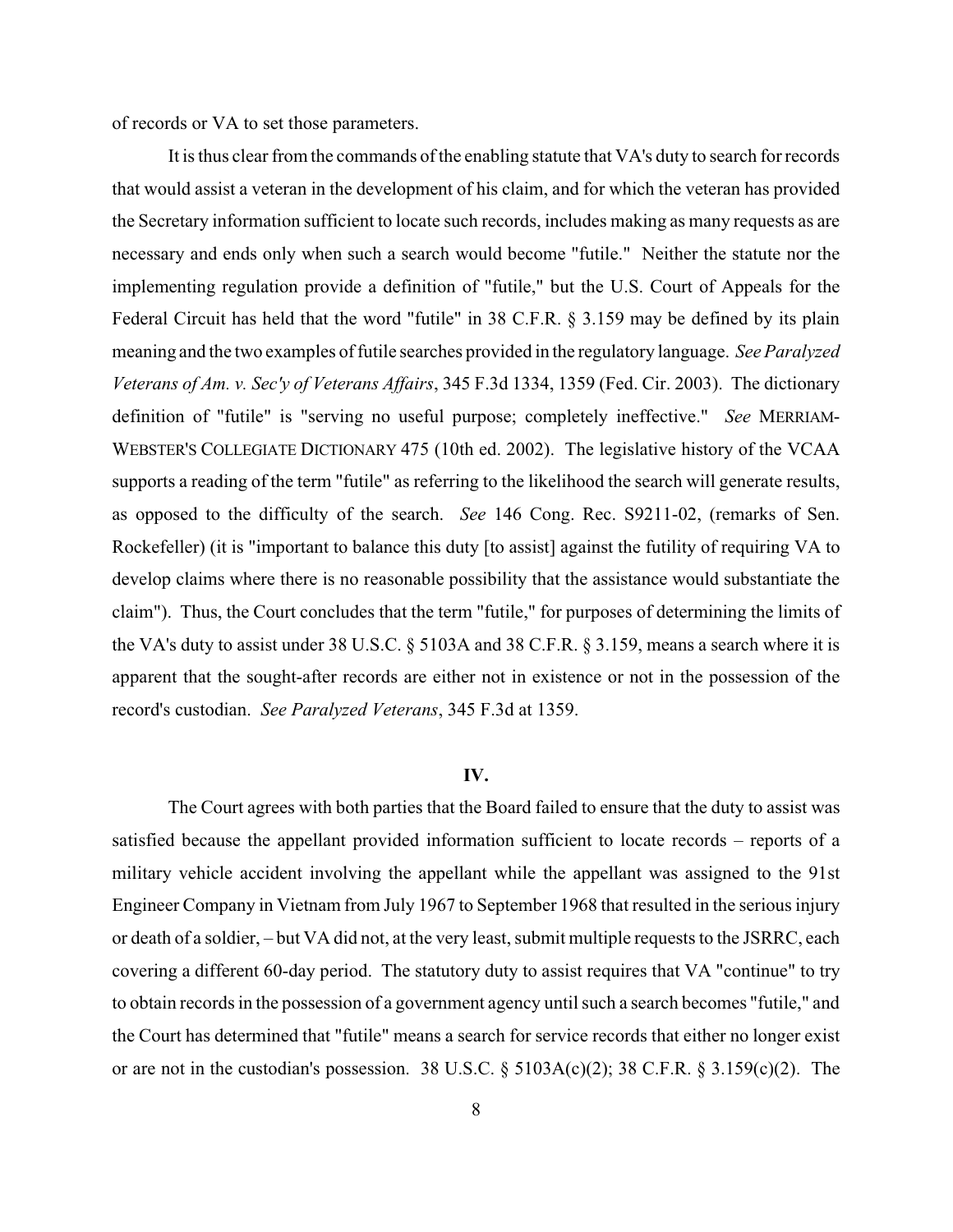language of the duty-to-assist statute clearly states that when the veteran provides information sufficient to locate service records that are in the possession of a government agency and that might help the veteran's claim, VA "shall continue" to search for such records "unless it is reasonably certain that such records do not exist or that further efforts to obtain those records would be futile." 38 U.S.C.  $\S$  5103A(c)(2). The implementing regulation supports the conclusion that to fulfill his duty to assist the Secretary must make as many research record requests as are necessary and that a search for records is "futile" only when it becomes clear the record does not exist or is not in the possession of the custodian.  $38$  C.F.R. §  $3.159(c)(2)$ .

In this case, the Board found that RO properly declined to ask the JSRRC search for records to corroborate the appellant's stressor event not because it determined the records did not exist, or were not in the possession of the JSRRC, but because the RO determined that "the information required to corroborate the stressful events described by the veteran was insufficient to send" to the JSRRC. R. at 13. While neither the Board nor the RO specifically cited the relevant portions of M21-1MR, the May 18, 2010, letter and April 17, 2010, memorandum clearly relied on M21-1MR as the RO's position was that unless the appellant narrowed the date of his stressor events to a 2 month or 60-day period, VA would not issue a record request to the JSRRC. *See* R. at 90-93; M21-1 MR Secs. IV.ii.1.D.14.f; IV.ii.D.15.k; IV.ii.D.15.c. However, the fact that multiple records searches would burden JSRRC employees does not mean that those efforts would be "futile," and thus the Board's conclusion violates the statutory duty to assist. 38 U.S.C. § 5103A(c)(2); 38 C.F.R.  $§ 3.159(c)(2).$ 

As the parties now agree, the duty to assist required VA to submit multiple 60-day record searches in this matter. 38 U.S.C. § 5103A(c)(2); 38 C.F.R. § 3.159(c)(2). The Secretary is unable to establish that further efforts to obtain verification of the appellant's alleged stressors would be "futile." *Id.* The Court holds that the Board clearly erred in finding the duty to assist satisfied, when even though VA failed to submit to the JSRRC multiple requests for records to cover the appellant's relevant service period, each encompassing a different 60-day range. 38 U.S.C. § 5103A(c)(2); 38 C.F.R.  $§$  3.159(c)(2).

# **V.**

To be sure, the Court does not suggest that the duty to assist requires unlimited searches or